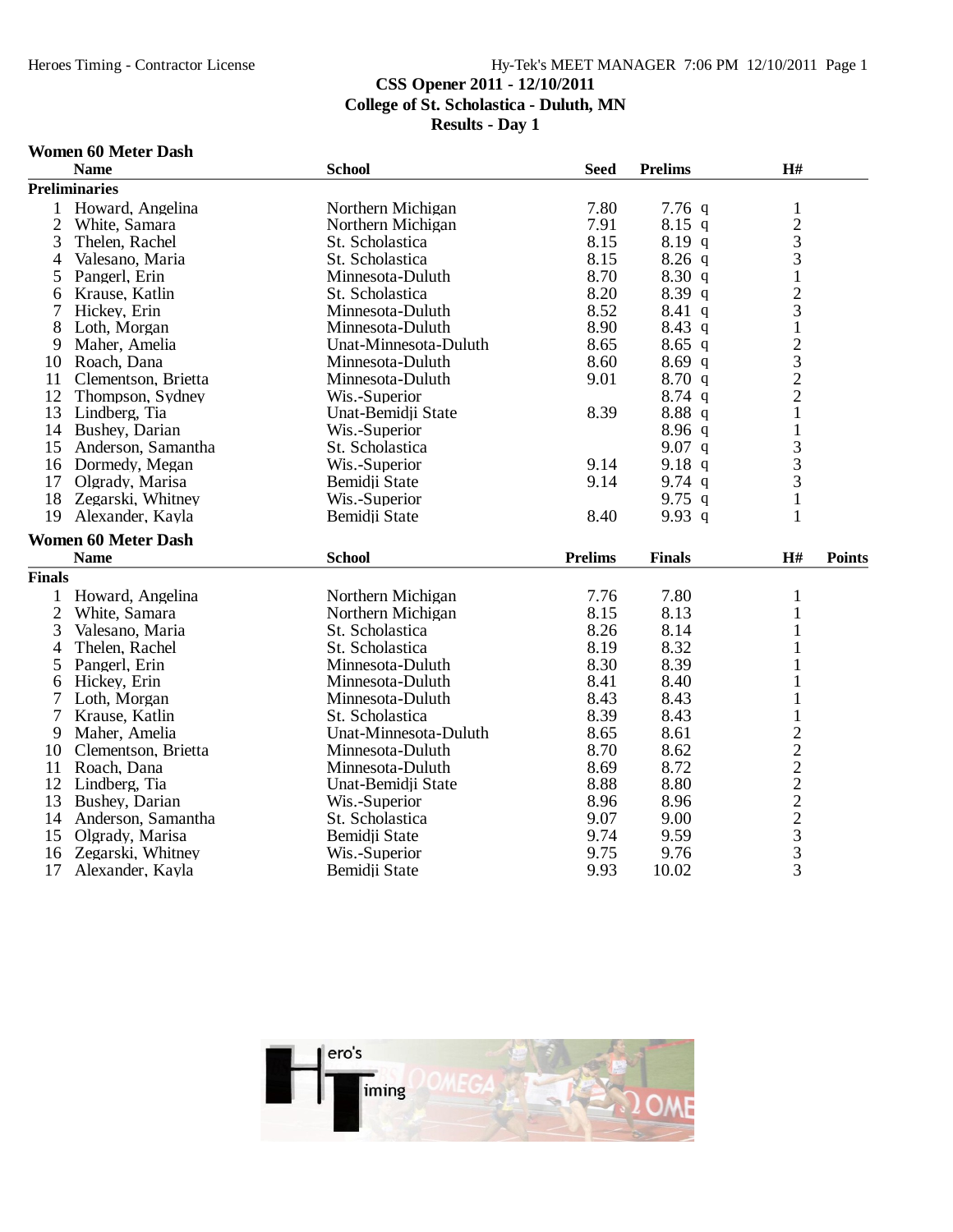# **CSS Opener 2011 - 12/10/2011 College of St. Scholastica - Duluth, MN**

**Results - Day 1**

### **Women 200 Meter Dash**

|                     | <b>Name</b>                 | <b>School</b>      | <b>Seed</b> | <b>Finals</b> | H#                             | <b>Points</b> |
|---------------------|-----------------------------|--------------------|-------------|---------------|--------------------------------|---------------|
| <b>Finals</b>       |                             |                    |             |               |                                |               |
| $\mathbf{1}$        | Angeli, Catherine           | Northern Michigan  | 24.81       | 25.60         | 1                              |               |
| $\overline{2}$      | Howard, Angelina            | Northern Michigan  | 25.90       | 26.68         | $\mathbf{1}$                   |               |
| 3                   | Lewis, Traelynn             | Wis.-Superior      | 27.81       | 26.90         | $\overline{c}$                 |               |
| 4                   | Bettendorf, Catie           | Minnesota-Duluth   | 27.63       | 27.61         |                                |               |
| 5                   | Shryer, Maja                | Minnesota-Duluth   | 29.00       | 27.75         |                                |               |
| 6                   | Ernste, Kelsey              | Minnesota-Duluth   | 28.00       | 28.16         |                                |               |
| 7                   | Klos, Alex                  | Minnesota-Duluth   | 28.10       | 28.22         | 1533325                        |               |
| 8                   | Berg, Mariah                | St. Scholastica    | 28.00       | 28.30         |                                |               |
| 9                   | Ogden, Kailee               | St. Scholastica    | 27.80       | 28.70         |                                |               |
| 10                  | Pangerl, Erin               | Minnesota-Duluth   | 28.56       | 28.82         |                                |               |
| 11                  | Lindberg, Tia               | Unat-Bemidji State | 28.29       | 29.01         | $\overline{4}$                 |               |
| 12                  | Clarke, Bridgett            | St. Scholastica    |             | 29.58         | 5                              |               |
| 13                  | Clementson, Brietta         | Minnesota-Duluth   | 28.32       | 30.01         | 4                              |               |
|                     | <b>Women 300 Meter Dash</b> |                    |             |               |                                |               |
|                     | <b>Name</b>                 | <b>School</b>      | <b>Seed</b> | <b>Finals</b> | $\mathbf{H}$ #                 | <b>Points</b> |
| <b>Finals</b>       |                             |                    |             |               |                                |               |
|                     |                             | St. Scholastica    | 43.20       | 42.60         |                                |               |
| 1<br>$\overline{2}$ | Valesano, Maria             | St. Scholastica    | 45.00       | 42.79         | $\mathbf{1}$<br>3              |               |
|                     | Ohaju, Laurel               |                    |             |               | $\mathbf{1}$                   |               |
| 3                   | West, Colby                 | Northern Michigan  | 43.03       | 42.87         |                                |               |
| 4                   | Schultz, Sydney             | Northern Michigan  | 42.25       | 42.94         | $\,1$                          |               |
| 5                   | Lewis, Traelynn             | Wis.-Superior      | 44.00       | 43.27         | 23253424                       |               |
| 6                   | Worthington, Kelly          | Minnesota-Duluth   | 45.00       | 43.34         |                                |               |
| 7                   | Hassing, Kaitlin            | Minnesota-Duluth   | 44.00       | 44.36         |                                |               |
| 8                   | Jennings, Erin              | Minnesota-Duluth   | 46.80       | 44.82         |                                |               |
| 9                   | Buske, Brianna              | St. Scholastica    | 44.85       | 45.28         |                                |               |
| 10                  | Vaughan, Caitlin            | St. Scholastica    | 45.00       | 45.53         |                                |               |
| 11                  | Diedrich, Christa           | St. Scholastica    | 44.50       | 46.29         |                                |               |
| 12                  | Mudek, Kelsey               | St. Scholastica    | 45.50       | 46.33         |                                |               |
| 13                  | Johnson, Kelsey             | Wis.-Superior      | 45.51       | 47.42         |                                |               |
| 14                  | Ferry, Maggi                | St. Scholastica    | 45.50       | 47.76         |                                |               |
| 15                  | Bushey, Darian              | Wis.-Superior      | 46.50       | 49.14         | $\frac{5}{4}$<br>$\frac{4}{5}$ |               |
| 16                  | Dormedy, Megan              | Wis.-Superior      |             | 51.65         |                                |               |
|                     | <b>Women 600 Meter Run</b>  |                    |             |               |                                |               |
|                     | <b>Name</b>                 | <b>School</b>      | <b>Seed</b> | <b>Finals</b> |                                | <b>Points</b> |
| <b>Finals</b>       |                             |                    |             |               |                                |               |
| 1                   | Garrity, Tatum              | Minnesota-Duluth   | 1:41.00     | 1:40.48       |                                |               |
| $\overline{2}$      | Ohman, Michelle             | Bemidji State      | 1:37.89     | 1:40.77       |                                |               |
| 3                   | Mattson, Kristina           | Northern Michigan  | 1:42.32     | 1:43.22       |                                |               |
| $\overline{4}$      | Olson, Nicole               | Wis.-Superior      |             | 1:48.92       |                                |               |

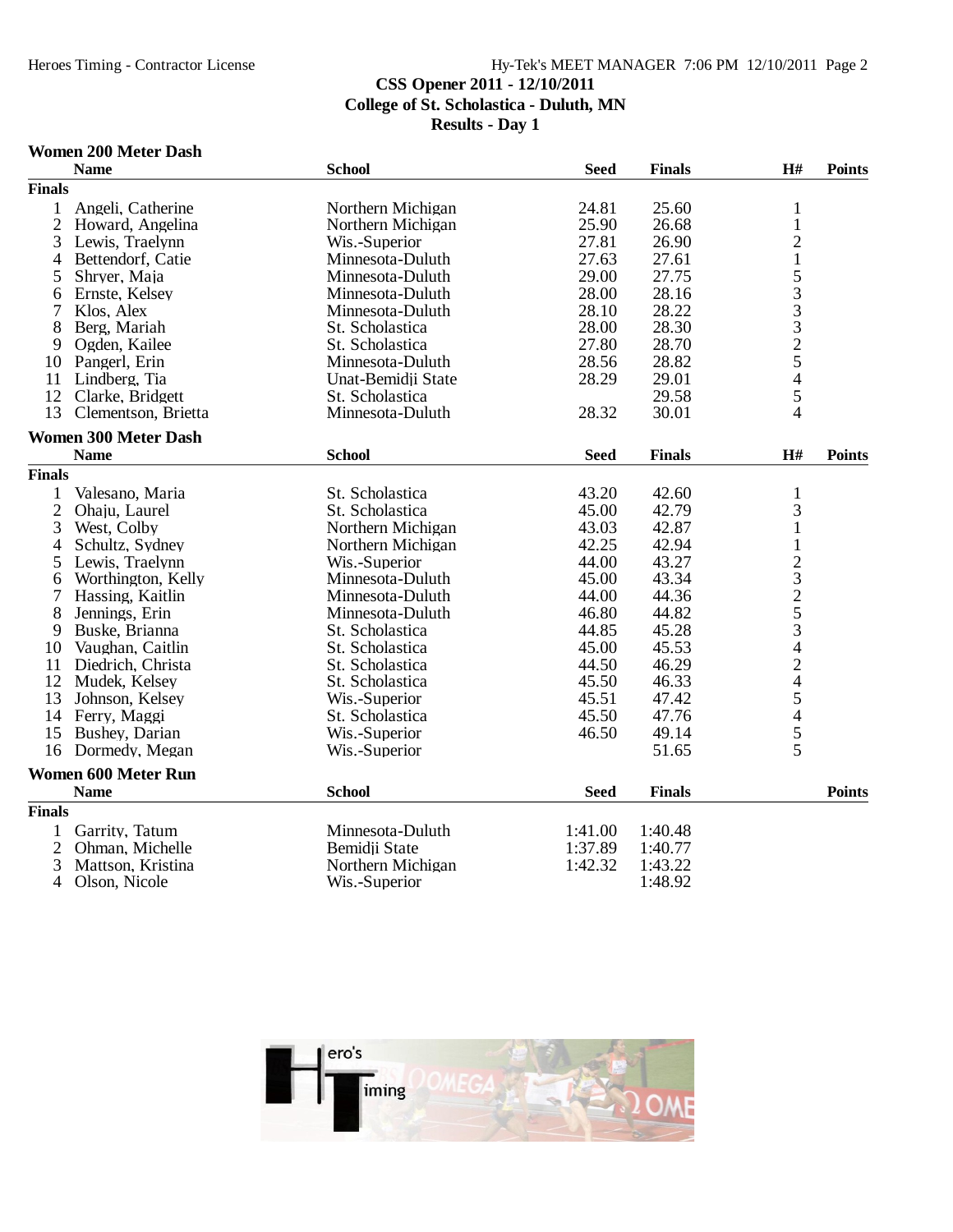### **CSS Opener 2011 - 12/10/2011**

**College of St. Scholastica - Duluth, MN**

|                | Finals  (Women 600 Meter Run) |                   |             |                |                |
|----------------|-------------------------------|-------------------|-------------|----------------|----------------|
|                | <b>Name</b>                   | <b>School</b>     | <b>Seed</b> | <b>Finals</b>  | <b>Points</b>  |
| 5              | Alexandrou, Kallistheni       | Minnesota-Duluth  | 1:46.00     | 1:50.09        |                |
| 6              | Anderson, Danielle            | Wis.-Superior     |             | 1:50.19        |                |
| 7              | Haupert, MacKenzie            | Bemidji State     | 1:43.15     | 1:50.41        |                |
|                | <b>Women 1000 Meter Run</b>   |                   |             |                |                |
|                | <b>Name</b>                   | <b>School</b>     | <b>Seed</b> | <b>Finals</b>  | <b>Points</b>  |
| <b>Finals</b>  |                               |                   |             |                |                |
| 1              | Maxwell, Paige                | Minnesota-Duluth  | 3:11.00     | 3:09.92        |                |
| $\overline{2}$ | Wurl, Hannah                  | Minnesota-Duluth  | 3:11.67     | 3:12.30        |                |
| 3              | Maras, Kirsten                | Bemidji State     | 3:21.40     | 3:15.24        |                |
| 4              | Johnston, Sydney              | Minnesota-Duluth  | 3:12.00     | 3:16.72        |                |
|                | <b>Women 1 Mile Run</b>       |                   |             |                |                |
|                | <b>Name</b>                   | <b>School</b>     | <b>Seed</b> | <b>Finals</b>  | <b>Points</b>  |
| <b>Finals</b>  |                               |                   |             |                |                |
|                | 1 Bendel, Kate                | Minnesota-Duluth  | 5:31.00     | 5:42.29        |                |
| $\overline{2}$ | Micheletti, Christina         | Wis.-Superior     | 5:49.11     | 5:44.17        |                |
| 3              | Lemke, Hannah                 | Minnesota-Duluth  | 5:28.00     | 5:47.84        |                |
| 4              | Anderson, Samantha            | Wis.-Superior     | 5:49.72     | 5:49.04        |                |
| 5              | Strand, Kari                  | Minnesota-Duluth  | 5:40.00     | 5:53.76        |                |
| 6              | Timerman, Randi               | Minnesota-Duluth  | 5:50.00     | 6:01.35        |                |
| 7              | Lasch, Kasey                  | Bemidii State     | 5:47.40     | 6:05.96        |                |
| 8              | Pedersen, Sarah               | Minnesota-Duluth  | 5:45.00     | 6:15.13        |                |
| 9              | Marble, Brianna               | Wis.-Superior     |             | 6:29.40        |                |
|                | <b>Women 3000 Meter Run</b>   |                   |             |                |                |
|                | <b>Name</b>                   | <b>School</b>     | <b>Seed</b> | <b>Finals</b>  | <b>Points</b>  |
| <b>Finals</b>  |                               |                   |             |                |                |
|                | 1 Boucher, Tess               | Bemidji State     | 12:00.00    | 11:57.87       |                |
| $\overline{2}$ | Templer, Tanya                | Minnesota-Duluth  | 10:50.00    | 11:59.02       |                |
|                | <b>Women 60 Meter Hurdles</b> |                   |             |                |                |
|                | <b>Name</b>                   | <b>School</b>     | Seed        | <b>Prelims</b> | H#             |
|                | <b>Preliminaries</b>          |                   |             |                |                |
| 1              | Hewett, Sherice               | Northern Michigan | 8.91        | $9.14$ q       | $\mathbf{1}$   |
| $\overline{2}$ | Ring, Kelsi                   | Minnesota-Duluth  | 9.09        | 9.15 $q$       | 3              |
| 3              | Christensen, Melissa          | Northern Michigan | 9.41        | 9.21 q         | $\mathbf{1}$   |
| 4              | Miller, Chanel                | Minnesota-Duluth  | 9.15        | 9.22 q         |                |
| 5              | Bair, Maggie                  | St. Scholastica   | 9.06        | $9.24$ q       | $\frac{2}{2}$  |
| 6              | Larva, Ashley                 | Bemidji State     | 9.39        | 9.61 $q$       | $\mathbf{1}$   |
| 7              | Searles, Katie                | Northern Michigan | 9.42        | 9.74 $q$       | $\overline{c}$ |
| 8              | Bettendorf, Catie             | Minnesota-Duluth  | 9.95        | $9.76$ q       | $\mathbf{1}$   |
| 9              | Durovec, Brea                 | St. Scholastica   | 9.70        | 9.80q          | $\mathbf{1}$   |
| 10             | Sautbine, Taylor              | Bemidji State     | 9.55        | 9.87 q         | 3              |

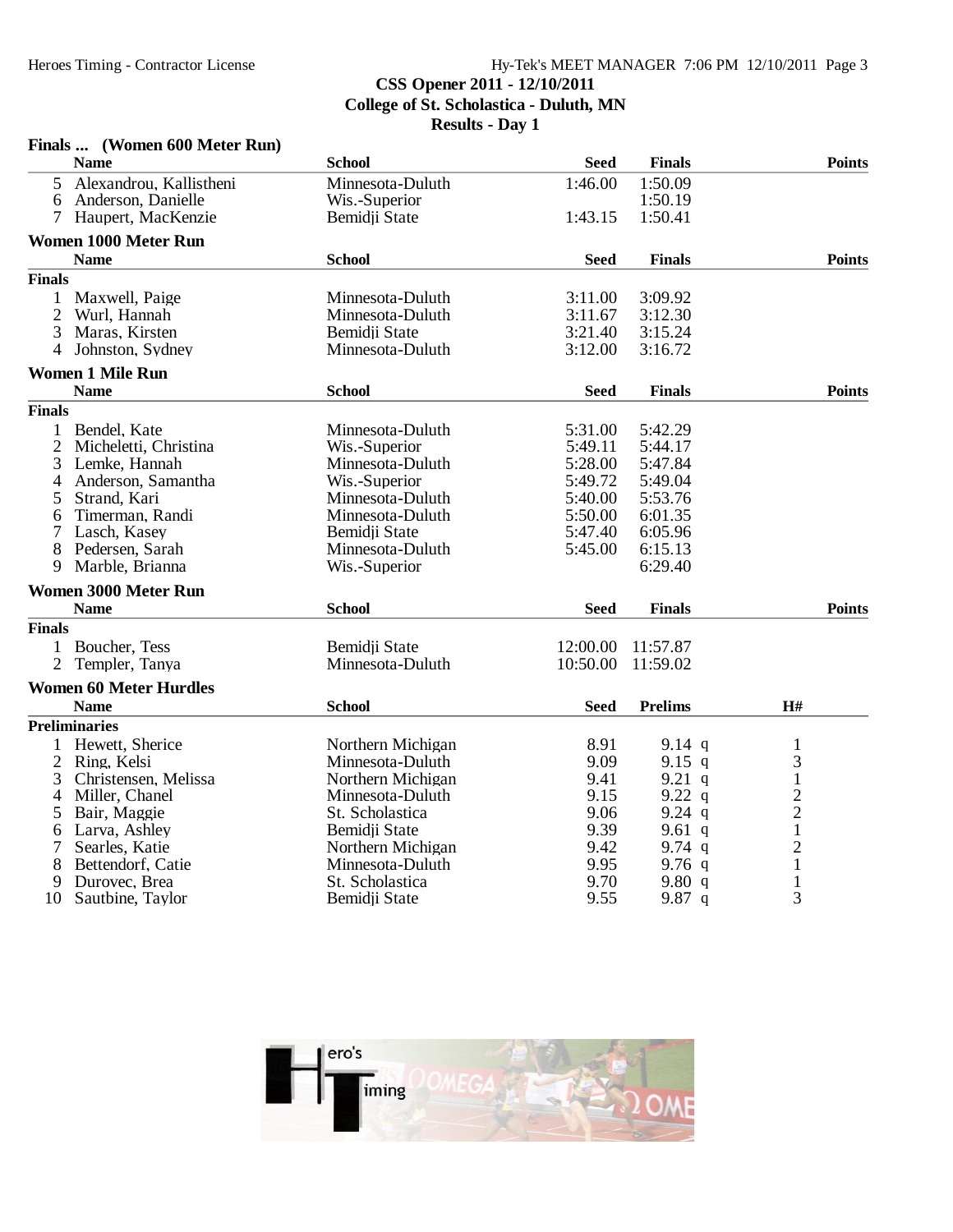## **CSS Opener 2011 - 12/10/2011**

**College of St. Scholastica - Duluth, MN**

|               | Preliminaries  (Women 60 Meter Hurdles) |                       |                       |                      |                    |               |
|---------------|-----------------------------------------|-----------------------|-----------------------|----------------------|--------------------|---------------|
|               | <b>Name</b>                             | <b>School</b>         | <b>Seed</b>           | <b>Prelims</b>       | $\mathbf{H}$ #     |               |
| 11            | Roach, Dana                             | Minnesota-Duluth      | 9.68                  | 9.94q                | 3                  |               |
|               | 12 Maher, Amelia                        | Unat-Minnesota-Duluth | 10.35                 | $10.33$ q            |                    |               |
| 13            | Thelen, Jackie                          | St. Scholastica       | 9.70                  | $10.38$ q            |                    |               |
|               | 14 Schwantke, Emily                     | St. Scholastica       |                       | $10.51$ q            |                    |               |
|               | 14 Kromrey, Jennifer                    | Wis.-Superior         |                       | $10.51$ q            |                    |               |
|               | 16 Ogden, Kailee                        | St. Scholastica       | 10.20                 | $10.57$ q            |                    |               |
|               | 17 Plaetz, Jennifer                     | St. Scholastica       | 10.25                 | $10.76$ q            | $222323$<br>3<br>3 |               |
|               | 18 Jennings, Erin                       | Minnesota-Duluth      | 10.33                 | $10.84$ q            |                    |               |
|               | 19 Clementson, Brietta                  | Minnesota-Duluth      | 10.87                 | $10.92$ q            | $\mathbf{1}$       |               |
| 20            | Alexander, Kayla                        | Bemidji State         | 11.12                 | $12.76$ q            | $\mathbf{1}$       |               |
|               | <b>Women 60 Meter Hurdles</b>           |                       |                       |                      |                    |               |
|               | <b>Name</b>                             | <b>School</b>         | <b>Prelims</b>        | <b>Finals</b>        | $\mathbf{H}$ #     | <b>Points</b> |
| <b>Finals</b> |                                         |                       |                       |                      |                    |               |
| $\mathbf{1}$  | Ring, Kelsi                             | Minnesota-Duluth      | 9.15                  | 9.03                 | 1                  |               |
| 2             | Hewett, Sherice                         | Northern Michigan     | 9.14                  | 9.12                 | $\mathbf{1}$       |               |
| 3             | Bair, Maggie                            | St. Scholastica       | 9.24                  | 9.14                 | 1                  |               |
| 4             | Miller, Chanel                          | Minnesota-Duluth      | 9.22                  | 9.22                 | $\mathbf{1}$       |               |
| 5             | Christensen, Melissa                    | Northern Michigan     | 9.21                  | 9.40                 | 1                  |               |
| 6             | Bettendorf, Catie                       | Minnesota-Duluth      | 9.76                  | 9.62                 | $\mathbf{1}$       |               |
| 7             | Durovec, Brea                           | St. Scholastica       | 9.80                  | 9.78                 |                    |               |
| 8             | Sautbine, Taylor                        | Bemidji State         | 9.87                  | 9.82                 | 222123232232       |               |
| 9             | Roach, Dana                             | Minnesota-Duluth      | 9.94                  | 10.02                |                    |               |
|               | 10 Larva, Ashley                        | Bemidji State         | 9.61                  | 10.13                |                    |               |
|               | 11 Maher, Amelia                        | Unat-Minnesota-Duluth | 10.33                 | 10.28                |                    |               |
|               | 12 Jennings, Erin                       | Minnesota-Duluth      | 10.84                 | 10.44                |                    |               |
|               | 13 Ogden, Kailee                        | St. Scholastica       | 10.57                 | 10.45                |                    |               |
|               | 14 Plaetz, Jennifer                     | St. Scholastica       | 10.76                 | 10.55                |                    |               |
|               | 15 Kromrey, Jennifer                    | Wis.-Superior         | 10.51                 | 10.66                |                    |               |
|               | 16 Schwantke, Emily                     | St. Scholastica       | 10.51                 | 10.73                |                    |               |
|               | 17 Clementson, Brietta                  | Minnesota-Duluth      | 10.92                 | 10.86                |                    |               |
| 18            | Thelen, Jackie                          | St. Scholastica       | 10.38                 | 11.75                |                    |               |
| 19            | Alexander, Kayla                        | Bemidji State         | 12.76                 | 12.92                | $\overline{3}$     |               |
|               | <b>Women 4x200 Meter Relay</b>          |                       |                       |                      |                    |               |
|               | <b>Team</b>                             | <b>Relay</b>          | <b>Seed</b>           | <b>Finals</b>        |                    | <b>Points</b> |
| <b>Finals</b> |                                         |                       |                       |                      |                    |               |
|               | 1 Northern Michigan                     | A                     | 1:45.60               | 1:45.53              |                    |               |
|               | 1) Howard, Angelina                     | 2) Hewett, Sherice    | 3) White, Samara      | 4) Angeli, Catherine |                    |               |
|               | 2 Wis.-Superior                         | A                     | 1:52.03               | 1:54.43              |                    |               |
|               | 1) Lewis, Traelynn                      | 2) Bushey, Darian     | 3) Anderson, Danielle | 4) Johnson, Kelsey   |                    |               |
| 3             | Minnesota-Duluth                        | A                     | 1:53.90               | 1:54.53              |                    |               |
|               | 1) Hickey, Erin                         | 2) Loth, Morgan       | 3) Nielsen, Katelyn   | 4) Ernste, Kelsey    |                    |               |

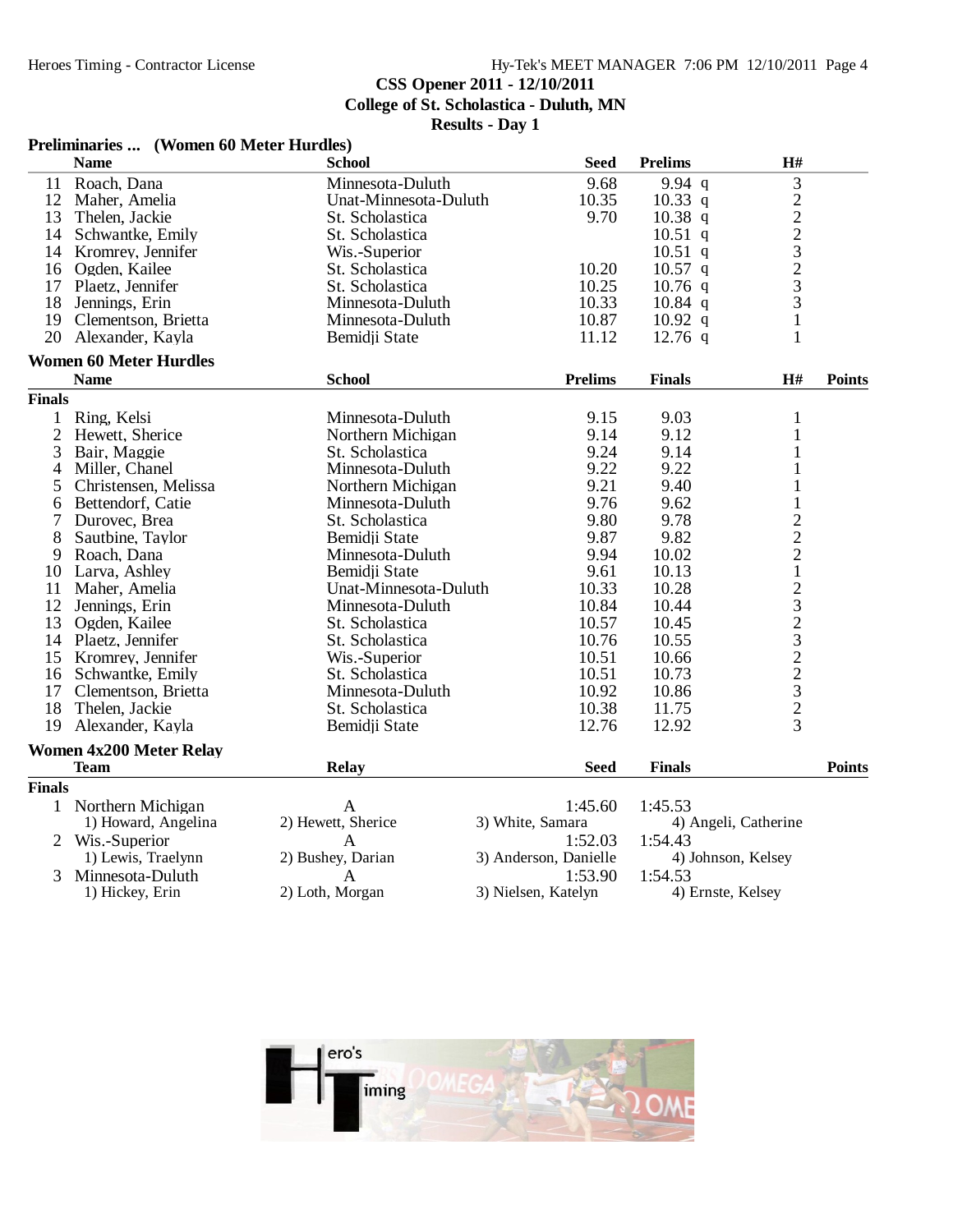### **CSS Opener 2011 - 12/10/2011**

**College of St. Scholastica - Duluth, MN**

|                | Finals  (Women 4x200 Meter Relay) |                         |                     |                      |               |
|----------------|-----------------------------------|-------------------------|---------------------|----------------------|---------------|
|                | Team                              | <b>Relay</b>            | Seed                | <b>Finals</b>        | <b>Points</b> |
| 4              | Wis.-Superior                     | B                       |                     | 1:59.55              |               |
|                | 1) Dormedy, Megan                 | 2) Kromrey, Jennifer    | 3) Rossiter, Rachel | 4) Pankonin, Ariel   |               |
|                | 5 Wis.-Superior                   | C                       |                     | 2:15.86              |               |
|                | 1) Vomhof, Kate                   | 2) O'Laughlin, Courtney | 3) Thompson, Sydney | 4) Zegarski, Whitney |               |
|                | <b>Women 4x400 Meter Relay</b>    |                         |                     |                      |               |
|                | Team                              | <b>Relay</b>            | <b>Seed</b>         | <b>Finals</b>        | <b>Points</b> |
| <b>Finals</b>  |                                   |                         |                     |                      |               |
|                | 1 Minnesota-Duluth                | A                       | 4:09.50             | 4:07.92              |               |
|                | 1) Worthington, Kelly             | 2) Hassing, Kaitlin     | 3) Wurl, Hannah     | 4) Garrity, Tatum    |               |
|                | St. Scholastica                   | A                       | 4:10.00             | 4:12.20              |               |
|                | 1) Valesano, Maria                | 2) Perish, Tracy        | 3) Buske, Brianna   | 4) Plaetz, Jennifer  |               |
| 3              | Bemidji State                     | A                       | 4:20.88             | 4:15.58              |               |
|                | 1) Larva, Ashley                  | 2) Sautbine, Taylor     | 3) Ohman, Michelle  | 4) Maras, Kirsten    |               |
|                | 4 St. Scholastica                 | B                       | 4:18.00             | 4:20.60              |               |
|                | 1) Diedrich, Christa              | 2) Vaughan, Caitlin     | 3) Ohaju, Laurel    | 4) Ferry, Maggi      |               |
| 5.             | Minnesota-Duluth                  | $\overline{B}$          | 4:13.55             | 4:32.08              |               |
|                | 1) Alexandrou, Kallistheni        | 2) Johnston, Sydney     | 3) Maxwell, Paige   | 4) Maher, Amelia     |               |
|                | 6 Bemidii State                   | B                       | 4:45.33             | 4:34.81              |               |
|                | 1) Boucher, Tess                  | 2) Meyer, Jessica       | 3) Paquin, Emily    | 4) Lasch, Kasey      |               |
|                | <b>Women High Jump</b>            |                         |                     |                      |               |
|                | <b>Name</b>                       | <b>School</b>           | <b>Finals</b>       |                      | <b>Points</b> |
| <b>Finals</b>  |                                   |                         |                     |                      |               |
|                | 1 Maher, Amelia                   | Unat-Minnesota-Duluth   | 1.57m               | 5-01.75              |               |
| $\overline{2}$ | Miller, Chanel                    | Minnesota-Duluth        | 1.52m               | 4-11.75              |               |
| 3              | Lohn, Bre                         | St. Scholastica         | 1.52m               | 4-11.75              |               |
| 4              | Bennett, Rachel                   | Minnesota-Duluth        | 1.37m               | 4-06.00              |               |
| 5              | Vomhof, Kate                      | Wis.-Superior           | 1.37m               | 4-06.00              |               |
| 6              | Quast, Caitlyn                    | Bemidji State           | 1.22m               | 4-00.00              |               |
|                | <b>Women Pole Vault</b>           |                         |                     |                      |               |
|                | <b>Name</b>                       | <b>School</b>           | <b>Finals</b>       |                      | <b>Points</b> |
| <b>Finals</b>  |                                   |                         |                     |                      |               |
| 1              | Novtony, Kari                     | Minnesota-Duluth        | 3.35m               | 10-11.75             |               |
| 2              | Borwege, Chelsea                  | Bemidji State           | 3.05m               | 10-00.00             |               |
| 3              | Krause, Katlin                    | St. Scholastica         | 3.05m               | 10-00.00             |               |
| 4              | Thelen, Rachel                    | St. Scholastica         | 2.90m               | 9-06.25              |               |
|                | Bair, Maggie                      | St. Scholastica         | 2.90 <sub>m</sub>   | 9-06.25              |               |
| 5<br>6         | Rossiter, Rachel                  | Wis.-Superior           | 2.75m               | $9 - 00.25$          |               |
| 7              | Olgrady, Marisa                   | Bemidji State           | 2.60m               | 8-06.25              |               |
|                | Quast, Caitlyn                    | Bemidji State           | <b>NH</b>           |                      |               |
| ---            |                                   |                         |                     |                      |               |

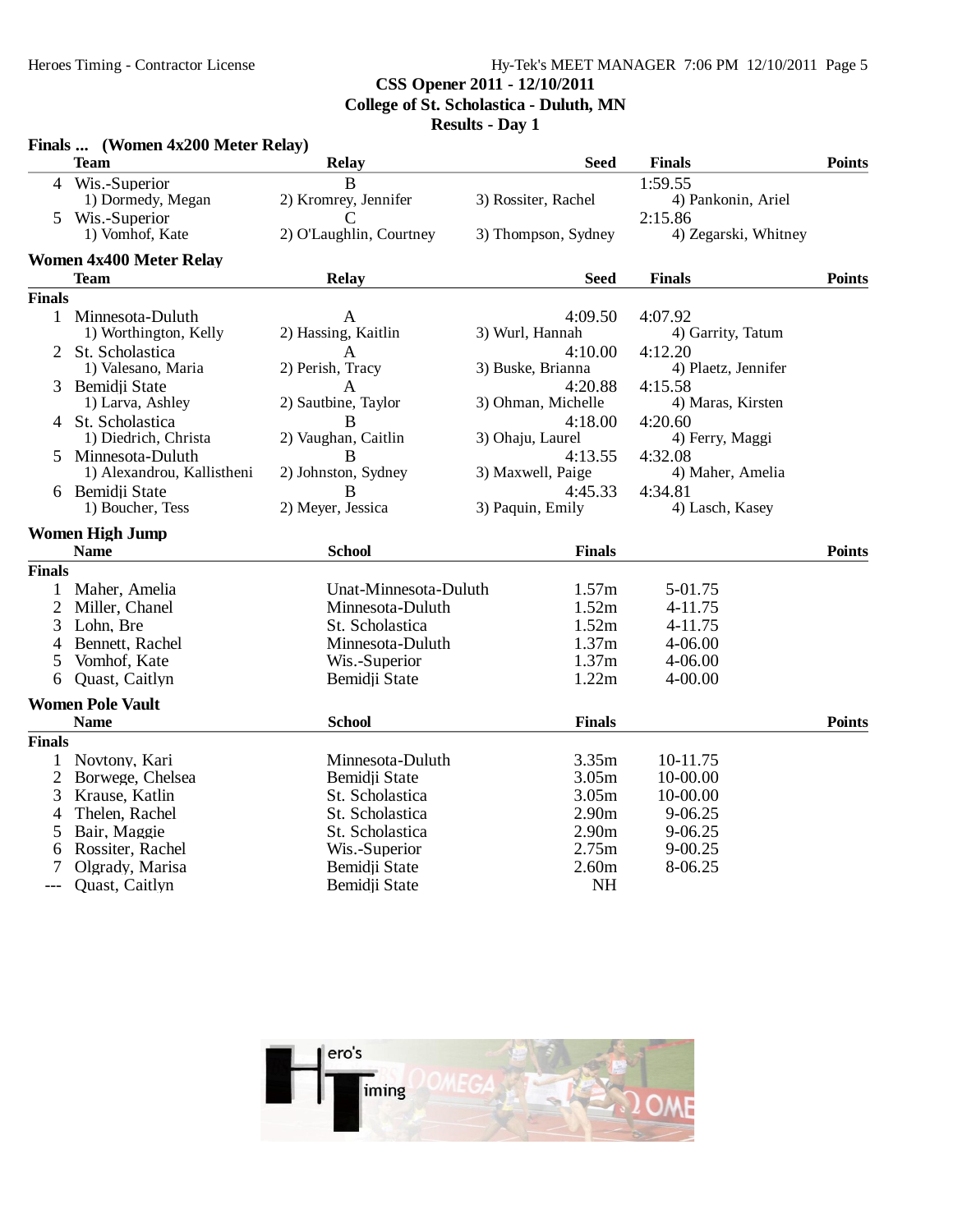## **CSS Opener 2011 - 12/10/2011 College of St. Scholastica - Duluth, MN**

**Results - Day 1**

### **Women Long Jump**

|                     | <b>Name</b>              | <b>School</b>      | <b>Finals</b>      |          | <b>Points</b> |
|---------------------|--------------------------|--------------------|--------------------|----------|---------------|
| <b>Finals</b>       |                          |                    |                    |          |               |
| 1                   | White, Samara            | Northern Michigan  | 5.26m              | 17-03.25 |               |
| $\overline{2}$      | Perish, Tracy            | St. Scholastica    | 5.01m              | 16-05.25 |               |
| 3                   | Berg, Mariah             | St. Scholastica    | 5.00m              | 16-05.00 |               |
| 4                   | Nielsen, Katelyn         | Minnesota-Duluth   | 4.98m              | 16-04.25 |               |
| 5                   | Searles, Katie           | Northern Michigan  | 4.95m              | 16-03.00 |               |
| 6                   | Larva, Ashley            | Bemidji State      | 4.94m              | 16-02.50 |               |
| 7                   | Sautbine, Taylor         | Bemidii State      | 4.86m              | 15-11.50 |               |
| 8                   | Hickey, Erin             | Minnesota-Duluth   | 4.78m              | 15-08.25 |               |
| 9                   | Loth, Morgan             | Minnesota-Duluth   | 4.73m              | 15-06.25 |               |
| 10                  | McNab, Shannon           | Northern Michigan  | 4.66m              | 15-03.50 |               |
| 11                  | Thelen, Jackie           | St. Scholastica    | 4.60m              | 15-01.25 |               |
| 12                  | <b>Ouick, Cassie</b>     | Minnesota-Duluth   | 4.58m              | 15-00.50 |               |
| 13                  | Miller, Chanel           | Minnesota-Duluth   | 4.46m              | 14-07.75 |               |
| 14                  | Thompson, Sydney         | Wis.-Superior      | 4.39m              | 14-05.00 |               |
| 15                  | Anderson, Samantha       | St. Scholastica    | 4.38m              | 14-04.50 |               |
| 16                  | Kromrey, Jennifer        | Wis.-Superior      | 4.28m              | 14-00.50 |               |
| 17                  | Yadon, Nicole            | Wis.-Superior      | 3.77m              | 12-04.50 |               |
|                     | <b>Women Triple Jump</b> |                    |                    |          |               |
|                     | <b>Name</b>              | <b>School</b>      | <b>Finals</b>      |          | <b>Points</b> |
| <b>Finals</b>       |                          |                    |                    |          |               |
| 1                   | Hewett, Sherice          | Northern Michigan  | 11.89m             | 39-00.25 |               |
| $\overline{2}$      | Miller, Rachel           | St. Scholastica    | 11.42m             | 37-05.75 |               |
| 3                   | Franklin, Bailey         | Northern Michigan  | 11.26m             | 36-11.50 |               |
| 4                   | Lovett, Delaney          | Northern Michigan  | 11.08m             | 36-04.25 |               |
| 5                   | Eckman, Erin             | St. Scholastica    | 10.00m             | 32-09.75 |               |
| 5                   | Diedrich, Christa        | St. Scholastica    | 10.00m             | 32-09.75 |               |
| 7                   | Nielsen, Katelyn         | Minnesota-Duluth   | 9.96m              | 32-08.25 |               |
| 8                   | Roach, Dana              | Minnesota-Duluth   | 9.86m              | 32-04.25 |               |
| 9                   | Clarke, Bridgett         | St. Scholastica    | 9.56m              | 31-04.50 |               |
|                     | Yadon, Nicole            | Wis.-Superior      | <b>FOUL</b>        |          |               |
| $\qquad \qquad - -$ | Roy, Hannah              | St. Scholastica    | <b>FOUL</b>        |          |               |
|                     | <b>Women Shot Put</b>    |                    |                    |          |               |
|                     | <b>Name</b>              | <b>School</b>      | <b>Finals</b>      |          | <b>Points</b> |
| <b>Finals</b>       |                          |                    |                    |          |               |
| 1                   | Cagle, Jessica           | Unat-Bemidji State | 12.16m             | 39-10.75 |               |
| $\overline{2}$      | Huberty, Becky           | St. Scholastica    | 12.06m             | 39-07.00 |               |
| 3                   | Olson, Samantha          | Minnesota-Duluth   | 11.33m             | 37-02.25 |               |
| $\overline{4}$      | Beaman, Mariah           | Northern Michigan  | 10.56m             | 34-07.75 |               |
| 5                   | Ayers, Katherine         | Minnesota-Duluth   | 10.51 <sub>m</sub> | 34-05.75 |               |

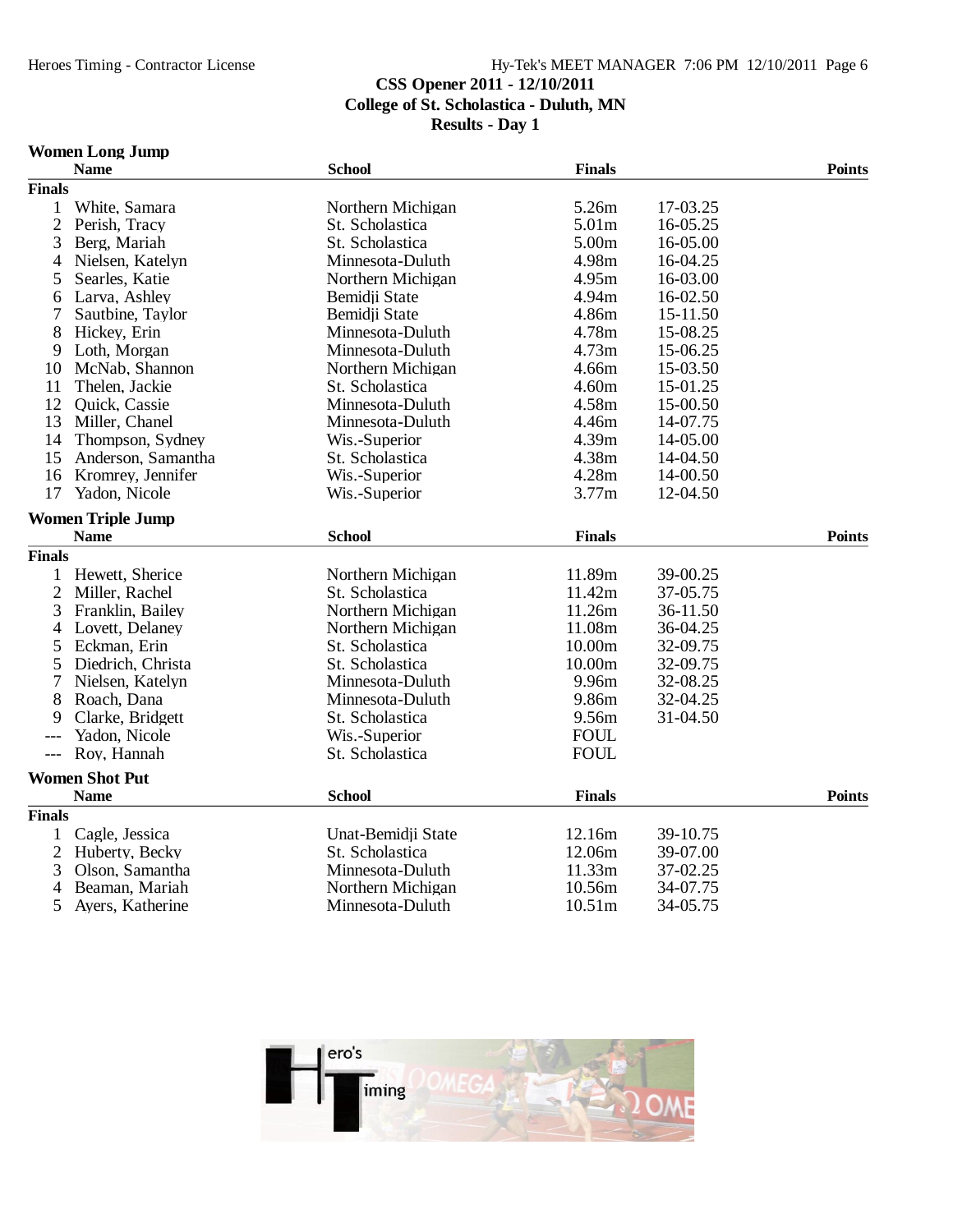#### Heroes Timing - Contractor License Hy-Tek's MEET MANAGER 7:06 PM 12/10/2011 Page 7 **CSS Opener 2011 - 12/10/2011 College of St. Scholastica - Duluth, MN Results - Day 1**

### **Finals ... (Women Shot Put)**

|                | <b>Name</b>               | <b>School</b>               | <b>Finals</b> |                | <b>Points</b>  |
|----------------|---------------------------|-----------------------------|---------------|----------------|----------------|
| 6              | Seeley, Alec              | St. Scholastica             | 10.24m        | 33-07.25       |                |
| 7              | Perish, Tracy             | St. Scholastica             | 9.85m         | 32-03.75       |                |
| 8              | Sautbine, Taylor          | Bemidii State               | 9.65m         | 31-08.00       |                |
| 9              | Swanson, Ellen            | Minnesota-Duluth            | 8.88m         | 29-01.75       |                |
|                | 10 Hegg, Denna            | Bemidji State               | 8.75m         | 28-08.50       |                |
| 11             | Schwantke, Emily          | St. Scholastica             | 8.32m         | 27-03.75       |                |
| 12             | Larva, Ashley             | Bemidji State               | 7.30m         | 23-11.50       |                |
| 13             | Alexander, Kayla          | Bemidii State               | 6.91m         | 22-08.00       |                |
| 14             | Krepel, Katie             | Bemidji State               | 5.75m         | 18-10.50       |                |
|                | <b>Women Weight Throw</b> |                             |               |                |                |
|                | <b>Name</b>               | <b>School</b>               | <b>Finals</b> |                | <b>Points</b>  |
| <b>Finals</b>  |                           |                             |               |                |                |
| 1              | Seeley, Alec              | St. Scholastica             | 15.70m        | 51-06.25       |                |
| $\overline{2}$ | Stroh, Megan              | Minnesota-Duluth            | 15.67m        | 51-05.00       |                |
| 3              | Huberty, Becky            | St. Scholastica             | 15.24m        | 50-00.00       |                |
| 4              | Capriglione, Katie        | Wis.-Superior               | 14.20m        | 46-07.25       |                |
| 5              | Olson, Samantha           | Minnesota-Duluth            | 14.05m        | 46-01.25       |                |
| 6              | Cagle, Jessica            | Unat-Bemidji State          | 13.81m        | 45-03.75       |                |
| 7              | Aaseth, Sarah             | St. Scholastica             | 13.32m        | 43-08.50       |                |
| 8              | Olson, Tessa              | Minnesota-Duluth            | 13.31m        | 43-08.00       |                |
| 9              | Ayers, Katherine          | Minnesota-Duluth            | 12.23m        | 40-01.50       |                |
| 10             | Schwantke, Ashley         | St. Scholastica             | 10.82m        | 35-06.00       |                |
| 11             | Swanson, Ellen            | Minnesota-Duluth            | 9.67m         | 31-08.75       |                |
| 12             | Verner, Alexa             | St. Scholastica             | 8.53m         | 28-00.00       |                |
| 13             | Hegg, Denna               | Bemidji State               | 6.80m         | 22-03.75       |                |
|                | 14 Krepel, Katie          | Bemidji State               | 6.11m         | 20-00.50       |                |
| $---$          | Peltier, Kayla            | Wis.-Superior               | <b>FOUL</b>   |                |                |
|                | <b>Men 60 Meter Dash</b>  |                             |               |                |                |
|                | <b>Name</b>               | <b>School</b>               | <b>Seed</b>   | <b>Prelims</b> | H#             |
|                | <b>Preliminaries</b>      |                             |               |                |                |
| 1              | Lane, Carmono             | Unattached                  |               | $7.01$ q       | 3              |
| $\overline{c}$ | Juell, Tandy              | Unattached                  |               | 7.13 $q$       | $\,1$          |
| 3              | Griffin, Addisson         | St. Scholastica             | 7.25          | $7.16$ q       | 4              |
| 4              | Heifort, Jacob            | Unat-Minnesota-Duluth       | 7.25          | 7.22 q         | $\overline{4}$ |
| 5              | Bofferding, Sam           | Unat-Bemidji State          | 7.35          | 7.30q          | $\frac{2}{3}$  |
| 6              | Grams, Jared              | Unat-Minnesota-Duluth       | 7.28          | 7.35 $q$       |                |
| 7              | Sorensen, Michael         | Wis.-Superior               |               | $7.47\ q$      | 4              |
| 8              | LaJoye, Kyle              | Northern Michigan Club Team | 6.60          | 7.48 $q$       | $\mathbf{1}$   |
| 9              | Buerkle, Mark             | Unat-Bemidji State          | 7.38          | 7.49 $q$       | $\mathbf{1}$   |
| 10             | Ohlin, Joe                | St. Scholastica             | 7.46          | 7.51q          | 3              |
| 11             | Noyes, Lane               | St. Scholastica             | 7.60          | 7.51 $q$       | 4              |

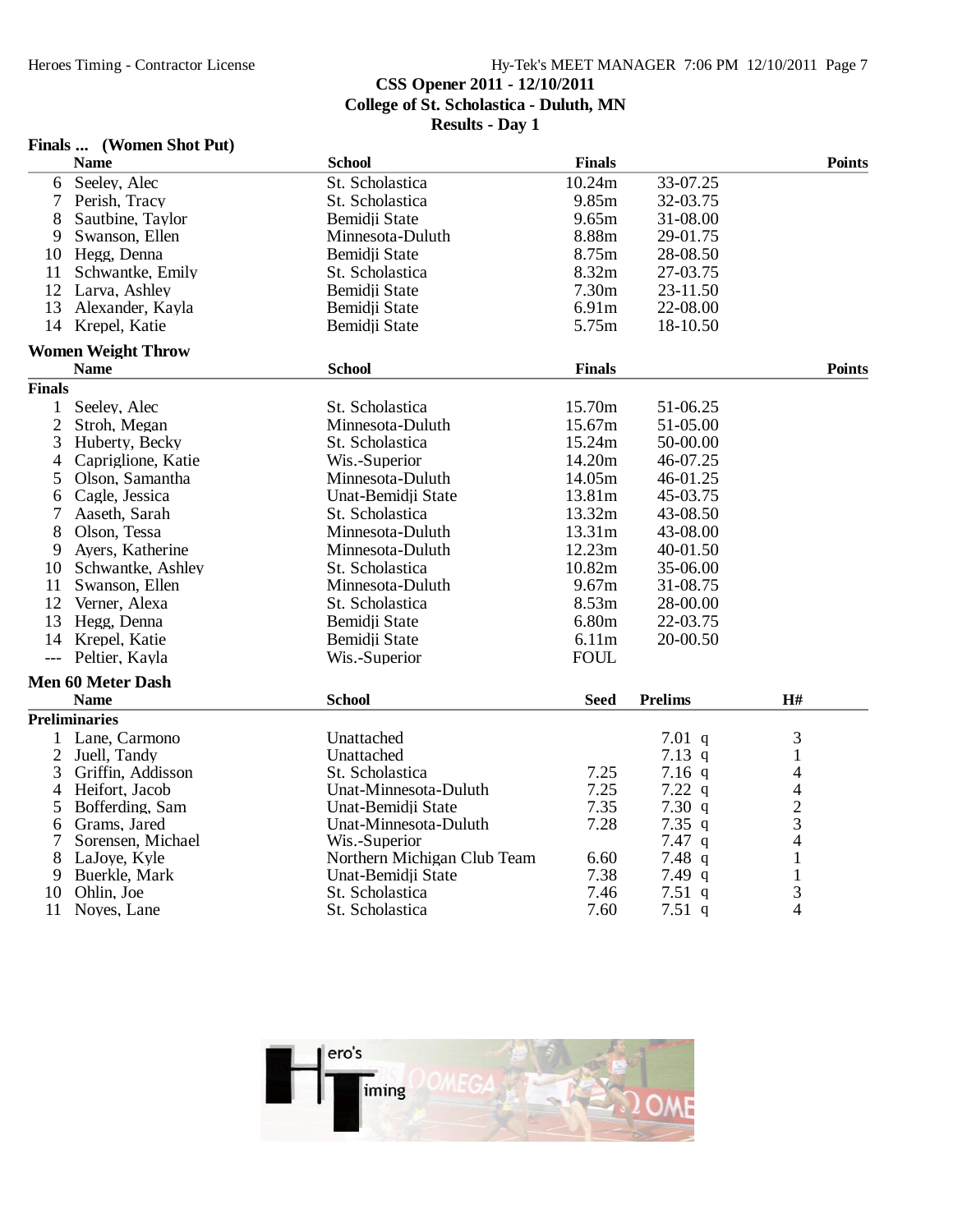### **CSS Opener 2011 - 12/10/2011**

**College of St. Scholastica - Duluth, MN**

| <b>Preliminaries</b> | (Men 60 Meter Dash) |  |  |
|----------------------|---------------------|--|--|
|----------------------|---------------------|--|--|

|                | <b>Name</b>               | <b>School</b>         | <b>Seed</b>    | <b>Prelims</b> | H#             |               |
|----------------|---------------------------|-----------------------|----------------|----------------|----------------|---------------|
| 12             | Olson, Holden             | Unat-Minnesota-Duluth | 7.44           | $7.61$ q       | $\overline{c}$ |               |
| 13             | Kendema, Mac              | Unat-Minnesota-Duluth | 7.71           | 7.63 q         | 3              |               |
| 14             | Awosika, Tomi             | Unat-Minnesota-Duluth | 7.66           | $7.63$ q       | 4              |               |
| 15             | Draxten, Dylan            | Unat-Minnesota-Duluth | 7.44           | $7.85$ q       | $\mathbf{1}$   |               |
| 16             | Robinson, Ronald          | Wis.-Superior         | 7.95           | 7.89 q         | $\mathbf{1}$   |               |
| 17             | Ranallo, Vinny            | Unat-Minnesota-Duluth | 7.86           | $7.94$ q       | $\overline{2}$ |               |
| 18             | Long, Dijon               | Unat-Wis.-Superior    |                | $8.05$ q       | $\overline{4}$ |               |
| 19             | Griepentrog, Kevin        | Wis.-Superior         | 8.15           | 8.30q          | $\mathbf{1}$   |               |
|                | 20 Willette, Anthony      | Wis.-Superior         | 9.95           | 8.69q          | $\overline{2}$ |               |
|                | <b>Men 60 Meter Dash</b>  |                       |                |                |                |               |
|                | <b>Name</b>               | <b>School</b>         | <b>Prelims</b> | <b>Finals</b>  | H#             | <b>Points</b> |
| <b>Finals</b>  |                           |                       |                |                |                |               |
| 1              | Lane, Carmono             | Unattached            | 7.01           | 7.03           | 1              |               |
| $\overline{2}$ | Juell, Tandy              | Unattached            | 7.13           | 7.12           | 1              |               |
| 3              | Heifort, Jacob            | Unat-Minnesota-Duluth | 7.22           | 7.20           | $\mathbf{1}$   |               |
| 4              | Bofferding, Sam           | Unat-Bemidji State    | 7.30           | 7.27           | 1              |               |
| 5              | Grams, Jared              | Unat-Minnesota-Duluth | 7.35           | 7.40           | 1              |               |
| 6              | Niemann, Ben              | Unat-Minnesota-Duluth |                | 7.46           | 3              |               |
| 7              | Sorensen, Michael         | Wis.-Superior         | 7.47           | 7.47           | $\mathbf{1}$   |               |
| 8              | Buerkle, Mark             | Unat-Bemidji State    | 7.49           | 7.53           |                |               |
| 9              | Draxten, Dylan            | Unat-Minnesota-Duluth | 7.85           | 7.57           | 222222323      |               |
| 10             | Ohlin, Joe                | St. Scholastica       | 7.51           | 7.59           |                |               |
| 11             | Noves, Lane               | St. Scholastica       | 7.51           | 7.59           |                |               |
|                | 12 Kendema, Mac           | Unat-Minnesota-Duluth | 7.63           | 7.63           |                |               |
| 13             | Olson, Holden             | Unat-Minnesota-Duluth | 7.61           | 7.68           |                |               |
| 14             | Griepentrog, Kevin        | Wis.-Superior         | 8.30           | 7.76           |                |               |
| 15             | Robinson, Ronald          | Wis.-Superior         | 7.89           | 7.89           |                |               |
| 16             | Ranallo, Vinny            | Unat-Minnesota-Duluth | 7.94           | 7.98           |                |               |
| 17             | Long, Dijon               | Unat-Wis.-Superior    | 8.05           | 8.04           |                |               |
| 18             | Willette, Anthony         | Wis.-Superior         | 8.69           | 8.77           | 3              |               |
|                | <b>Men 200 Meter Dash</b> |                       |                |                |                |               |
|                | <b>Name</b>               | <b>School</b>         | <b>Seed</b>    | <b>Finals</b>  | H#             | <b>Points</b> |
| <b>Finals</b>  |                           |                       |                |                |                |               |
| 1              | Lane, Carmono             | Unattached            | 22.40          | 22.47          | $\mathbf{1}$   |               |
| $\overline{2}$ | Knebel, John              | Unat-Minnesota-Duluth | 23.20          | 23.23          | $\mathbf{1}$   |               |
| 3              | Krause, Mitch             | Unat-Minnesota-Duluth | 23.80          | 23.64          | $\mathbf{1}$   |               |
| 4              | Heifort, Jacob            | Unat-Minnesota-Duluth | 23.90          | 23.92          |                |               |
| 5              | Heinz, Chaz               | Unat-Minnesota-Duluth | 24.20          | 24.18          | $\frac{2}{5}$  |               |
| 6              | Kendema, Mac              | Unat-Minnesota-Duluth | 24.58          | 24.26          |                |               |
| 7              | Sorensen, Michael         | Wis.-Superior         |                | 24.36          | 6              |               |
| 8              | Adams, Justin             | Unat-Minnesota-Duluth | 24.50          | 24.41          | 3              |               |
|                |                           |                       |                |                |                |               |

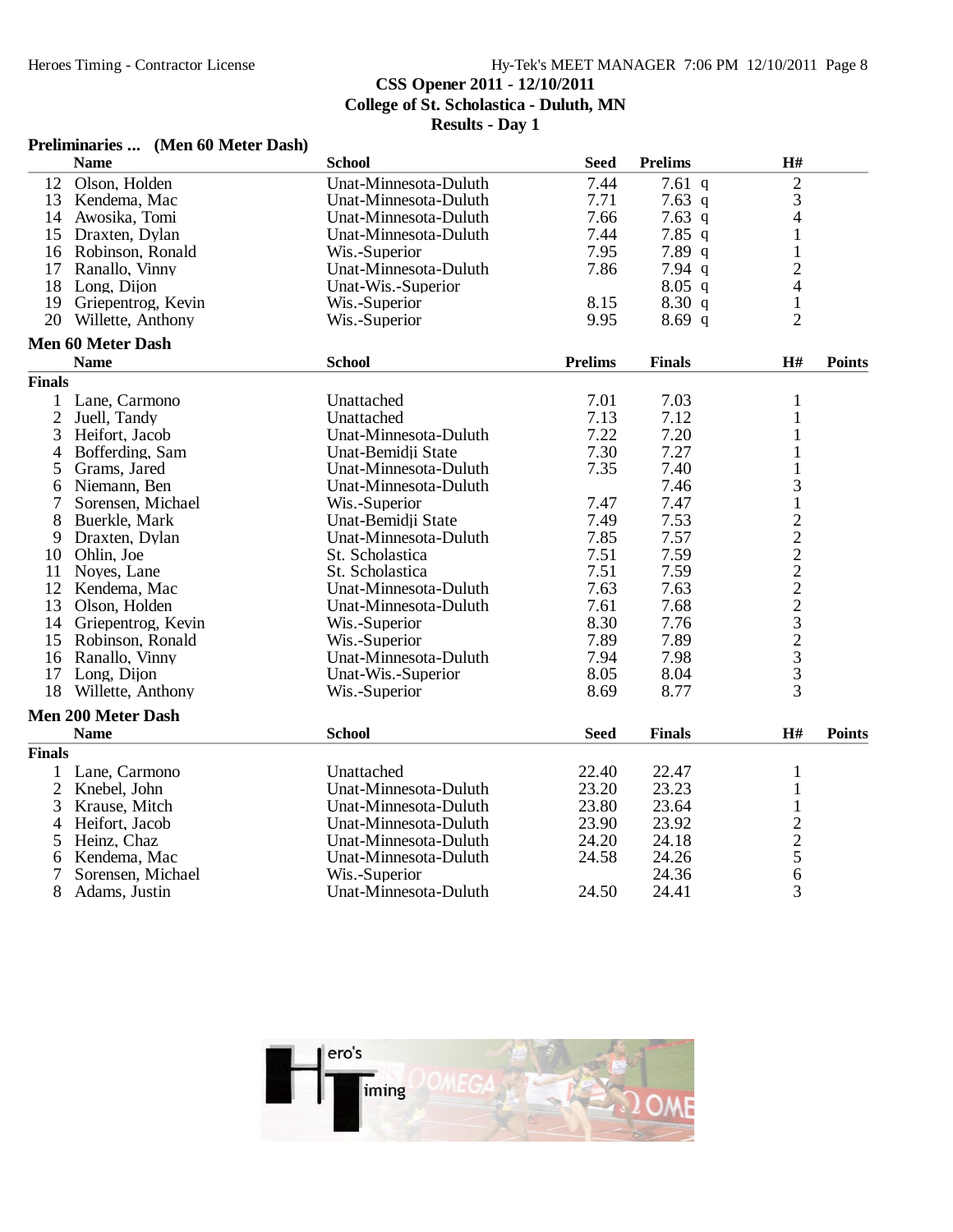## **CSS Opener 2011 - 12/10/2011**

**College of St. Scholastica - Duluth, MN**

| Finals |  | (Men 200 Meter Dash) |  |
|--------|--|----------------------|--|
|        |  |                      |  |

|                | <b>Name</b>               | <b>School</b>         | <b>Seed</b> | <b>Finals</b> | H#             | <b>Points</b> |
|----------------|---------------------------|-----------------------|-------------|---------------|----------------|---------------|
| 9              | Traynor, Tyler            | Unat-Minnesota-Duluth | 24.44       | 24.48         | 3              |               |
| 10             | Draxten, Dylan            | Unat-Minnesota-Duluth | 24.50       | 24.54         | $\overline{4}$ |               |
| 11             | Reijo, Matt               | Wis.-Superior         | 24.50       | 24.58         | 3              |               |
| 12             | Notch, Clay               | Unat-Minnesota-Duluth | 24.50       | 24.70         |                |               |
| 12             | Olson, Holden             | Unat-Minnesota-Duluth | 24.50       | 24.70         |                |               |
| 14             | Noyes, Lane               | St. Scholastica       | 24.14       | 24.70         |                |               |
| 15             | Deters, Joe               | Unat-Minnesota-Duluth | 24.58       | 24.85         | 4425           |               |
| 16             | Roggow, Zach              | Unat-Minnesota-Duluth | 24.80       | 25.12         |                |               |
| 17             | Ranallo, Vinny            | Unat-Minnesota-Duluth | 25.80       | 26.05         | 6              |               |
|                | <b>Men 300 Meter Dash</b> |                       |             |               |                |               |
|                | <b>Name</b>               | <b>School</b>         | <b>Seed</b> | <b>Finals</b> | H#             | <b>Points</b> |
| <b>Finals</b>  |                           |                       |             |               |                |               |
| 1              | Badhwa, Danny             | Unat-Minnesota-Duluth | 38.02       | 36.66         | $\overline{c}$ |               |
| $\overline{2}$ | Hanson, Justin            | St. Scholastica       | 38.00       | 36.89         | $\overline{c}$ |               |
| 3              | Horoshak, Alex            | St. Scholastica       | 38.00       | 37.20         | $\mathbf{1}$   |               |
| $\overline{4}$ | Magomolla, Zakayo         | Wis.-Superior         | 37.50       | 37.51         | $\mathbf 1$    |               |
| 5              | Krause, Mitch             | Unat-Minnesota-Duluth | 38.04       | 37.71         | $\overline{2}$ |               |
| 6              | Reijo, Matt               | Wis.-Superior         | 37.45       | 37.72         | $\mathbf{1}$   |               |
| 7              | Guentzel, Ryan            | St. Scholastica       | 38.21       | 37.77         |                |               |
| 8              | Notch, Clay               | Unat-Minnesota-Duluth | 38.14       | 37.97         | 433453454      |               |
| 9              | Heinz, Chaz               | Unat-Minnesota-Duluth | 38.16       | 38.18         |                |               |
| 10             | Ball, Braxton             | St. Scholastica       | 38.75       | 38.34         |                |               |
| 11             | Urban, Scott              | Unat-Minnesota-Duluth |             | 38.71         |                |               |
| 12             | Traynor, Tyler            | Unat-Minnesota-Duluth | 38.08       | 38.92         |                |               |
| 13             | Stevens, Connor           | St. Scholastica       | 38.50       | 38.96         |                |               |
| 14             | Roggow, Zach              | Unat-Minnesota-Duluth |             | 39.21         |                |               |
| 15             | Griepentrog, Kevin        | Wis.-Superior         | 39.45       | 40.13         |                |               |
|                | 16 Bowers, Jamere         | Wis.-Superior         | 39.85       | 40.20         | 5              |               |
|                | <b>Men 600 Meter Run</b>  |                       |             |               |                |               |
|                | <b>Name</b>               | <b>School</b>         | <b>Seed</b> | <b>Finals</b> |                | <b>Points</b> |
| <b>Finals</b>  |                           |                       |             |               |                |               |
| 1              | Hosey, Jimmy              | Unat-Minnesota-Duluth | 1:27.00     | 1:25.65       |                |               |
|                | 2 D'Entremont, Phil       | Unat-Minnesota-Duluth | 1:28.70     | 1:26.46       |                |               |
| 3              | Driscoll, Joseph          | Wis.-Superior         | 1:30.00     | 1:27.29       |                |               |
| 4              | Allen, Zach               | Unat-Minnesota-Duluth | 1:30.50     | 1:27.93       |                |               |
| 5              | Krause, Jesse             | Unat-Minnesota-Duluth | 1:29.20     | 1:28.01       |                |               |
|                | Men 1000 Meter Run        |                       |             |               |                |               |
|                | <b>Name</b>               | <b>School</b>         | <b>Seed</b> | <b>Finals</b> |                | <b>Points</b> |
| <b>Finals</b>  |                           |                       |             |               |                |               |
| 1              | Jenson, Robbie            | Unat-Minnesota-Duluth |             | 2:47.49       |                |               |

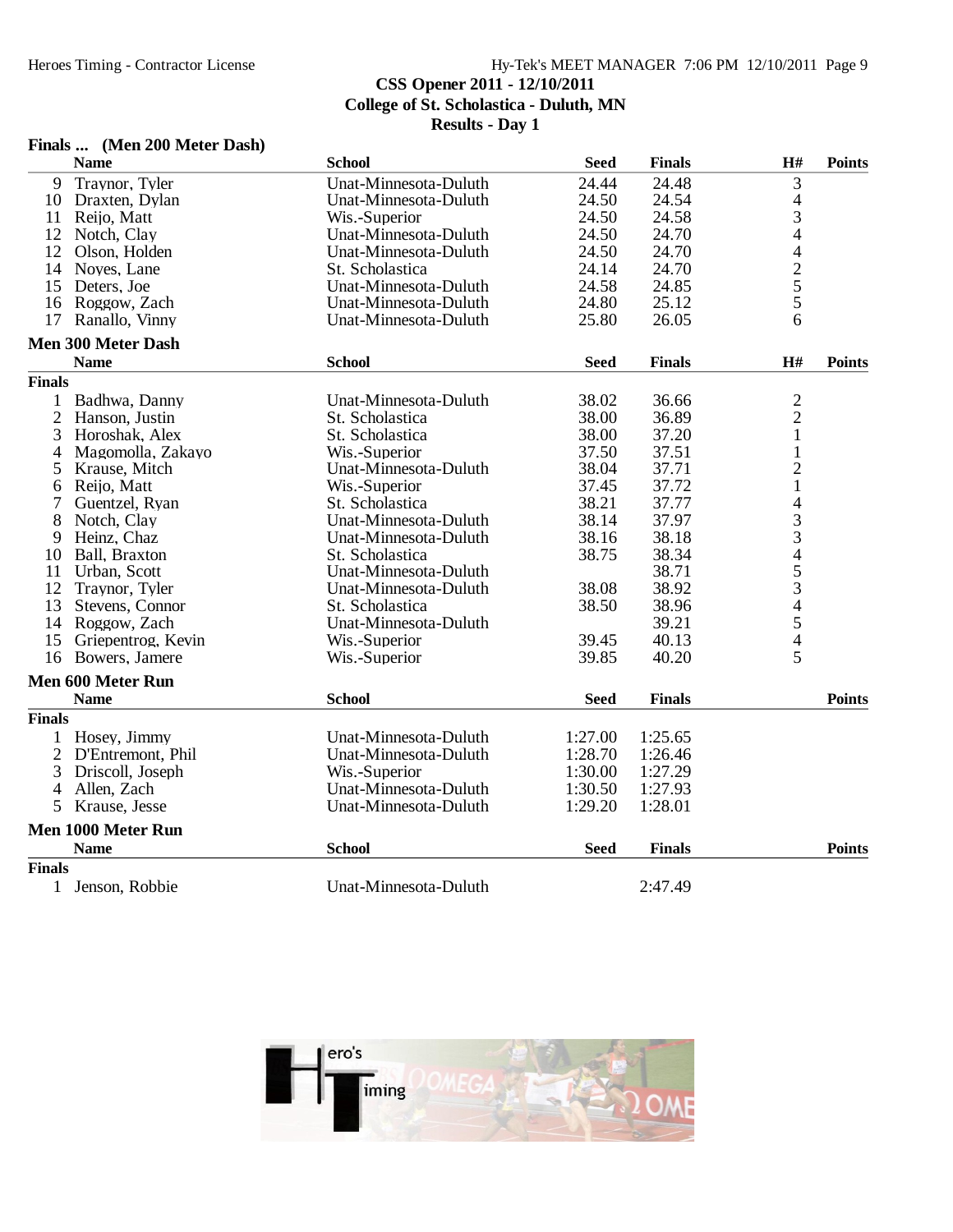#### Hy-Tek's MEET MANAGER 7:06 PM 12/10/2011 Page 10 **CSS Opener 2011 - 12/10/2011**

**College of St. Scholastica - Duluth, MN**

|                | Finals  (Men 1000 Meter Run) |                       |                |                |                |               |
|----------------|------------------------------|-----------------------|----------------|----------------|----------------|---------------|
|                | <b>Name</b>                  | <b>School</b>         | <b>Seed</b>    | <b>Finals</b>  |                | <b>Points</b> |
|                | 2 Kast, Andrew               | Wis.-Superior         | 2:45.00        | 2:55.53        |                |               |
| $\overline{3}$ | Beesley, Dillon              | Wis.-Superior         |                | 2:59.26        |                |               |
|                | <b>Men 1 Mile Run</b>        |                       |                |                |                |               |
|                | <b>Name</b>                  | <b>School</b>         | <b>Seed</b>    | <b>Finals</b>  |                | <b>Points</b> |
| <b>Finals</b>  |                              |                       |                |                |                |               |
| 1              | Gorman, Aaron                | Unat-Minnesota-Duluth |                | 4:34.45        |                |               |
| $\overline{2}$ | Zuidema, Mitch               | Unat-Minnesota-Duluth |                | 4:44.20        |                |               |
| 3              | Ensign, Joshua               | Wis.-Superior         |                | 5:00.07        |                |               |
|                | 4 Renter, Luke               | Unat-Minnesota-Duluth |                | 5:10.32        |                |               |
|                | <b>Men 3000 Meter Run</b>    |                       |                |                |                |               |
|                | <b>Name</b>                  | <b>School</b>         | <b>Seed</b>    | <b>Finals</b>  |                | <b>Points</b> |
| <b>Finals</b>  |                              |                       |                |                |                |               |
| 1              | Larson, Kyle                 | Unat-Minnesota-Duluth |                | 9:04.24        |                |               |
| $\overline{2}$ | Behling, Scott               | Wis.-Superior         | 9:20.00        | 9:10.44        |                |               |
| 3              | Hughes, Louis                | Unat-Minnesota-Duluth |                | 9:20.36        |                |               |
| 4              | Johnson, Joel                | Unat-Minnesota-Duluth |                | 9:25.76        |                |               |
| 5              | Lasch, Tim                   | Unat-Minnesota-Duluth |                | 9:27.92        |                |               |
| 6              | Cyr, Eric                    | Unat-Minnesota-Duluth |                | 9:43.49        |                |               |
| 7              | Jarecki, Aaron               | Wis.-Superior         |                | 10:56.49       |                |               |
|                | Haling, Brandon              | Wis.-Superior         |                | 10:58.01       |                |               |
|                | <b>Men 60 Meter Hurdles</b>  |                       |                |                |                |               |
|                | <b>Name</b>                  | <b>School</b>         | <b>Seed</b>    | <b>Prelims</b> | H#             |               |
|                | <b>Preliminaries</b>         |                       |                |                |                |               |
| 1              | Knebel, John                 | Unat-Minnesota-Duluth | 8.35           | $8.24$ q       | $\mathbf{1}$   |               |
| $\overline{2}$ | Hanson, Justin               | St. Scholastica       | 8.81           | 8.68q          | $\overline{c}$ |               |
| 3              | Sizer, Marc                  | Unat-Minnesota-Duluth |                | 8.88q          | $\overline{2}$ |               |
| 4              | Greiner, James               | Unat-Minnesota-Duluth |                | 9.31 $q$       | $\mathbf{1}$   |               |
| 5              | Guthrie, Ryan                | Wis.-Superior         |                | 9.50 $q$       | $\,1$          |               |
| 6              | Niemann, Ben                 | Unat-Minnesota-Duluth |                | 9.65 $q$       |                |               |
| 7              | Lundgren, Brent              | Unat-Minnesota-Duluth | 9.21           | 9.70 $q$       |                |               |
| 8              | Ball, Braxton                | St. Scholastica       |                | 9.80q          | $\frac{2}{2}$  |               |
| 9              | Zamzow, Brooks               | Unat-Minnesota-Duluth |                | 9.91 $q$       | $\mathbf{1}$   |               |
| 10             | Urban, Scott                 | Unat-Minnesota-Duluth |                | $10.38$ q      | 1              |               |
|                | <b>Men 60 Meter Hurdles</b>  |                       |                |                |                |               |
|                | <b>Name</b>                  | <b>School</b>         | <b>Prelims</b> | <b>Finals</b>  | H#             | <b>Points</b> |
| <b>Finals</b>  |                              |                       |                |                |                |               |
| 1              | Knebel, John                 | Unat-Minnesota-Duluth | 8.24           | 8.23           | 1              |               |
| 2              | Greiner, James               | Unat-Minnesota-Duluth | 9.31           | 9.12           | 1              |               |
| 3              | Sizer, Marc                  | Unat-Minnesota-Duluth | 8.88           | 9.31           | 1              |               |
| $\overline{4}$ | Guthrie, Ryan                | Wis.-Superior         | 9.50           | 9.50           | $\mathbf{1}$   |               |

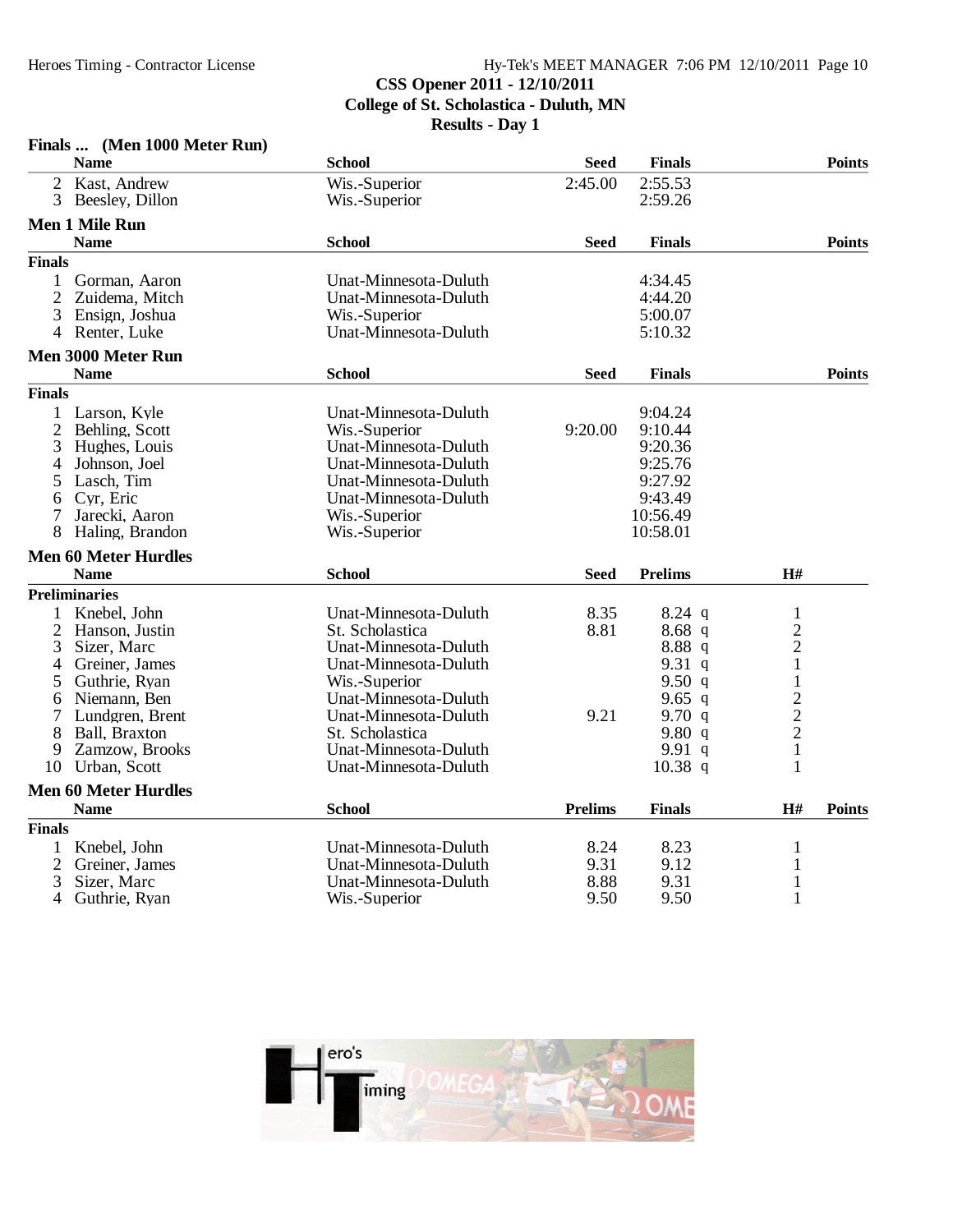#### Heroes Timing - Contractor License Hy-Tek's MEET MANAGER 7:06 PM 12/10/2011 Page 11 **CSS Opener 2011 - 12/10/2011 College of St. Scholastica - Duluth, MN**

|                | <b>Name</b>           | <b>School</b>         | <b>Prelims</b>       | <b>Finals</b>     | H#             | <b>Points</b> |
|----------------|-----------------------|-----------------------|----------------------|-------------------|----------------|---------------|
| 5              | Lundgren, Brent       | Unat-Minnesota-Duluth | 9.70                 | 9.51              | $\mathbf{1}$   |               |
| 6              | Ball, Braxton         | St. Scholastica       | 9.80                 | 9.59              |                |               |
| 7              | Zamzow, Brooks        | Unat-Minnesota-Duluth | 9.91                 | 9.83              | $\frac{2}{2}$  |               |
| 8              | Urban, Scott          | Unat-Minnesota-Duluth | 10.38                | 10.13             | $\overline{2}$ |               |
|                | Men 4x200 Meter Relay |                       |                      |                   |                |               |
|                | <b>Team</b>           | Relay                 | <b>Seed</b>          | <b>Finals</b>     |                | <b>Points</b> |
| <b>Finals</b>  |                       |                       |                      |                   |                |               |
| 1              | Unattached            | A                     |                      | 1:38.96           |                |               |
| 2              | Bemidji State         | A                     | 1:33.25              | 1:40.07           |                |               |
|                | 1) Bofferding, Sam    | 2) Buerkle, Mark      | 3) McDonald, Jeffery | 4) Plain, Jimmy   |                |               |
|                | Unat-Wis.-Superior    | A                     |                      | 1:41.41           |                |               |
|                | Unat-Minnesota-Duluth | A                     |                      | <b>DNF</b>        |                |               |
|                | Men 4x400 Meter Relay |                       |                      |                   |                |               |
|                | <b>Team</b>           | Relay                 | Seed                 | <b>Finals</b>     |                | <b>Points</b> |
| <b>Finals</b>  |                       |                       |                      |                   |                |               |
| 1              | Unat-Minnesota-Duluth | $\boldsymbol{B}$      |                      | 3:34.59           |                |               |
| $\overline{2}$ | Wis.-Superior         | A                     |                      | 3:35.84           |                |               |
|                | 1) Reijo, Matt        | 2) Olson, Kevin       | 3) Magomolla, Zakayo |                   |                |               |
| 3              | St. Scholastica       | A                     |                      | 3:40.70           |                |               |
|                | 1) Horoshak, Alex     | 2) Guentzel, Ryan     | 3) Stevens, Connor   | 4) Ball, Braxton  |                |               |
| 4              | Unat-Minnesota-Duluth | $\mathbf{A}$          |                      | 3:43.41           |                |               |
| 5              | Wis.-Superior         | B                     |                      | 3:58.27           |                |               |
|                | 1) Bowers, Jamere     | 2) Kast, Andrew       | 3) Ensign, Joshua    | 4) Larson, Nathan |                |               |
|                | <b>Men High Jump</b>  |                       |                      |                   |                |               |
|                | <b>Name</b>           | <b>School</b>         | <b>Finals</b>        |                   |                | <b>Points</b> |
| <b>Finals</b>  |                       |                       |                      |                   |                |               |
| 1              | Knebel, Andrew        | Unattached            | 1.98m                | $6 - 06.00$       |                |               |
| $\overline{2}$ | Knop, Nathan          | Unat-Minnesota-Duluth | 1.93m                | 6-04.00           |                |               |
| 3              | Marcella, Aaron       | St. Scholastica       | 1.78m                | 5-10.00           |                |               |
| 4              | Adams, Justin         | Unat-Minnesota-Duluth | 1.78m                | $5 - 10.00$       |                |               |
|                | Gahr, Eric            | Unat-Minnesota-Duluth | 1.73m                | 5-08.00           |                |               |
| 5              | Lundgren, Brent       | Unat-Minnesota-Duluth | 1.73m                | 5-08.00           |                |               |
| 5              | Knebel, John          | Unat-Minnesota-Duluth | 1.73m                | 5-08.00           |                |               |
| $---$          | Stevens, Connor       | St. Scholastica       | <b>NH</b>            |                   |                |               |
|                | <b>Men Pole Vault</b> |                       |                      |                   |                |               |
|                | <b>Name</b>           | <b>School</b>         | <b>Finals</b>        |                   |                | <b>Points</b> |
| <b>Finals</b>  |                       |                       |                      |                   |                |               |
| 1              | Juell, Tandy          | Unattached            | 4.55m                | 14-11.00          |                |               |
| $\overline{c}$ | Lueck, Matt           | Unat-Minnesota-Duluth | 4.25m                | 13-11.25          |                |               |
| 3              | Olson, Kevin          | Wis.-Superior         | 4.25m                | 13-11.25          |                |               |
|                |                       |                       |                      |                   |                |               |

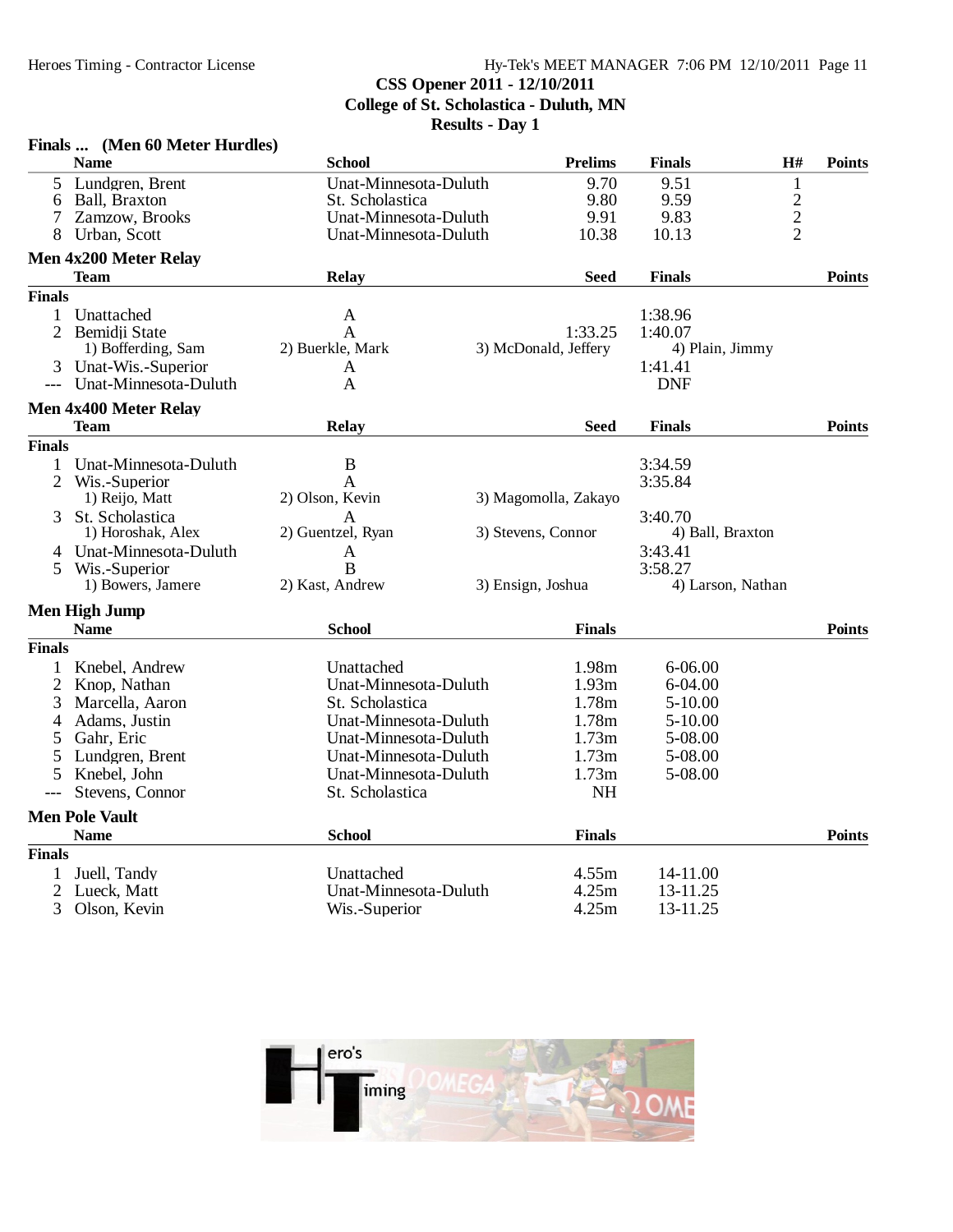### Heroes Timing - Contractor License Hy-Tek's MEET MANAGER 7:06 PM 12/10/2011 Page 12 **CSS Opener 2011 - 12/10/2011 College of St. Scholastica - Duluth, MN Results - Day 1**

#### **Finals ... (Men Pole Vault) Name School Finals Points** 4 Beckwith, Luke St. Scholastica 4.10m 13-05.25 5 Beckwith, Cyrus Unattached 3.95m 12-11.50 Example 12-11.50<br>
6 Unat-Minnesota-Duluth 3.80m 12-05.50<br>
5.80m 12-05.50 7 Leverington, Ryan Unat-Minnesota-Duluth 3.80m 12-05.50 8 Phousirith, Lucky Unat-Minnesota-Duluth 3.50m 11-05.75 9 Stevens, Connor St. Scholastica 3.05m 10-00.00 **Men Long Jump Name School Finals Points Finals** 1 Horoshak, Alex St. Scholastica 6.33m 20-09.25 2 Plain, Jimmy Unat-Bemidji State 6.20m 20-04.25 Unat-Minnesota-Duluth 6.13m 20-01.50 4 Dombrovski, Shane Unattached 6.09m 19-11.75 5 Olson, Kevin Wis.-Superior 5.95m 19-06.25 6 Spence-Zurek, Dakota Unat-Minnesota-Duluth 5.94m 19-06.00 Unat-Minnesota-Duluth<br>Unat-Bemidji State 8 McDonald, Jeffery Unat-Bemidji State 5.65m 18-06.50 9 Urban, Scott Unat-Minnesota-Duluth 5.50m 18-00.50 10 Unat-Minnesota-Duluth 5.36m<br>Wis.-Superior 5.26m 11 Trentor, Shane Wis.-Superior 5.26m 17-03.25<br>12 Gahr, Eric Unat-Minnesota-Duluth 5.04m 16-06.50 12 Gahr, Eric Unat-Minnesota-Duluth 5.04m 16-06.50 13 Robinson, Ronald Wis.-Superior 4.94m 16-02.50 14 Long, Dijon Unat-Wis.-Superior 4.93m 16-02.25 **Men Triple Jump Name School Finals Points Finals** 1 Awosika, Tomi Unat-Minnesota-Duluth 12.78m 41-11.25<br>2 Drinkwine, Peter St. Scholastica 12.58m 41-03.25 2 Drinkwine, Peter 3 Leason, David St. Scholastica 12.40m 40-08.25 4 Dombrovski, Shane Unattached 12.24m 40-02.00<br>5 Trentor, Shane Wis.-Superior 12.14m 39-10.00 5 Trentor, Shane Wis.-Superior 12.14m 39-10.00 6 Spence-Zurek, Dakota Unat-Minnesota-Duluth 11.85m 38-10.50 7 Carlson, Benjamin St. Scholastica 11.78m 38-07.75 8 Deters, Joe Unat-Minnesota-Duluth 11.58m 38-00.00 9 Plain, Jimmy Unat-Bemidji State 11.35m 37-03.00 --- McDonald, Jeffery Unat-Bemidji State **Men Shot Put Name School Finals Points Finals** 1 Lyscio, Tom St. Scholastica 13.62m 44-08.25